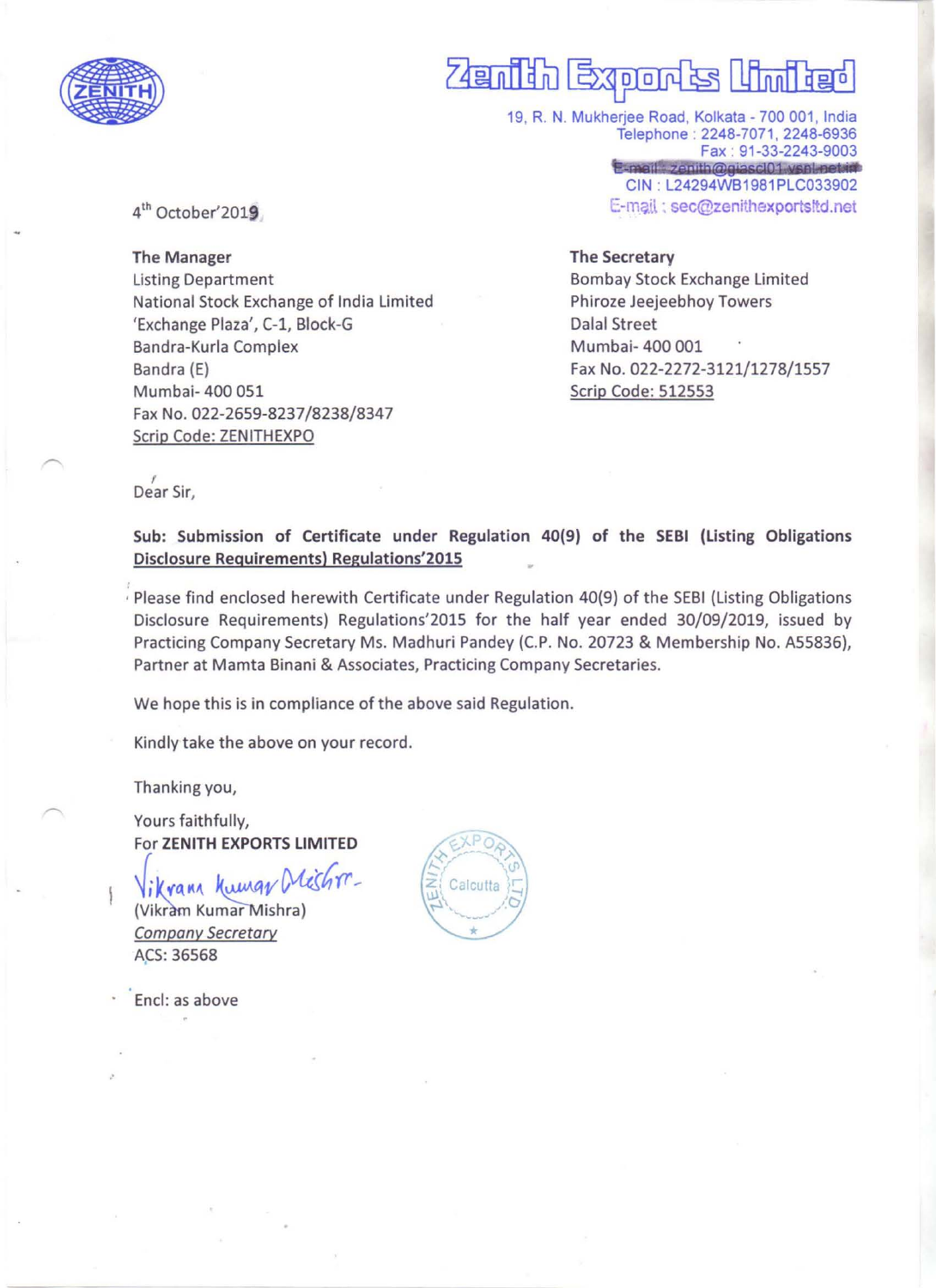

The Secretary National Stock Exchange of India Limited Exchange Plaza, Fifth Floor Plot no.C/1, G Block Bandra Kurla Complex Bandra (East) Mumbai 400051

Date: 03.10.2019

The Secretary Bombay Stock Exchange Limited Phiroze Jeejeebhoy Towers, 17<sup>th</sup> Floor Dalal Street Mumbai 400001

## Sub: Regulation 40 (9) of the SEBI (Listing Obligations and Disclosure **Requirements)** Regulations, 2015

Please find enclosed herewith the Certificate (one copy) under Regulation 40 (9) of the SEBI (Listing Obligations and Disclosure Requirements) Regulations, 2015 of Zenith Exports Limited for the half year ended September, 2019.

Thanking you

Yours faithfully

Mamta Binani & Associates Practicing Company Secretaries

**MAMTA BINANI & ASSOCIATES** 

Madhuri Pandey

Partner C.P. No. 20723 ACS No. 55836



Room No.6, 4th Floor Commerce House, 2A, Ganesh Chandra Avenue, Kolkata-700013 E: mamtabinaniandassociates@gmail.com, W: www.mamtabinaniandassociates.com □ : 033 2213 2045, 4004 1650; M : 98310 99551; Follow me on 【1回